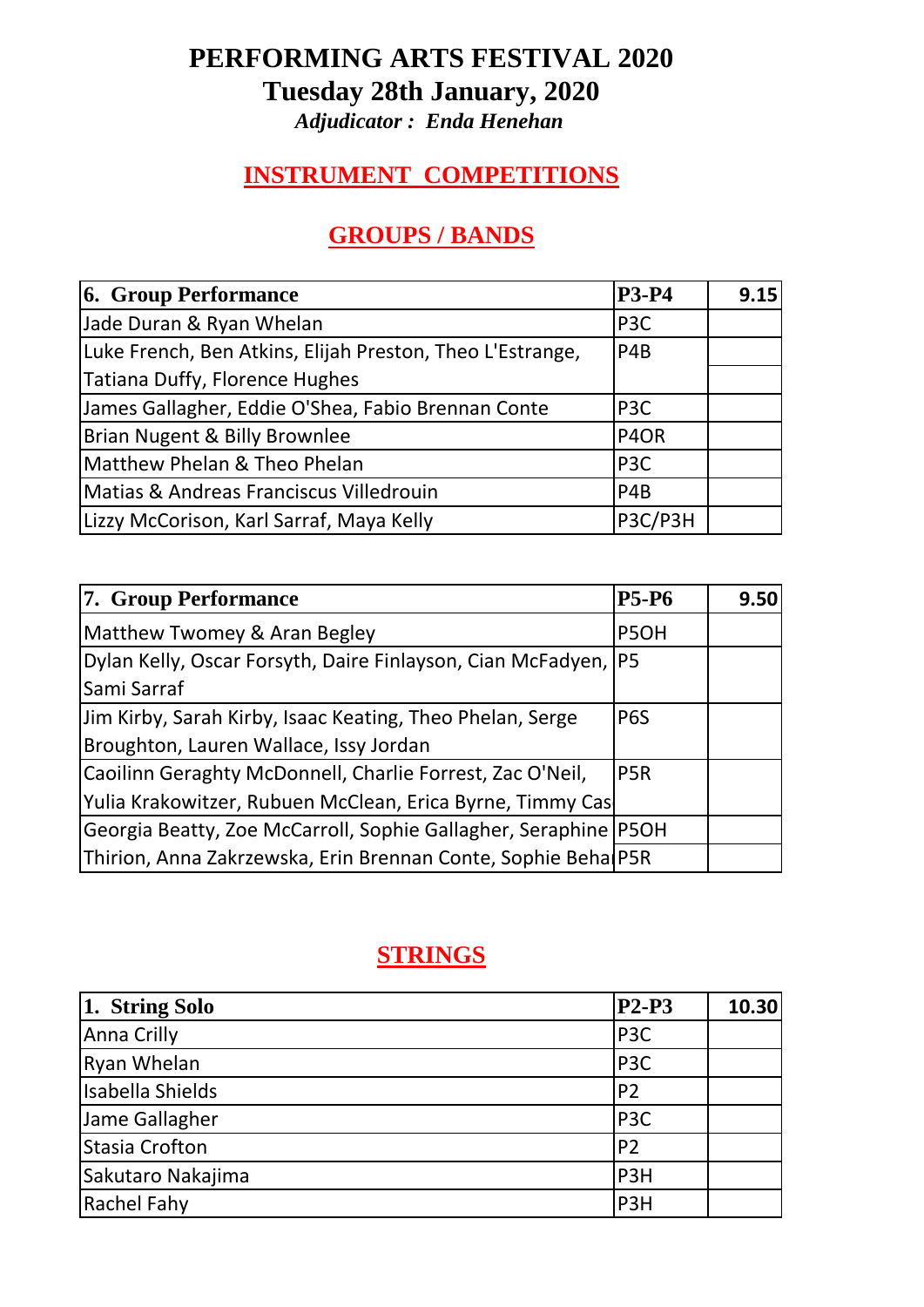## **PERFORMING ARTS FESTIVAL 2020 Tuesday 28th January, 2020**

*Adjudicator : Enda Henehan*

# **STRING COMPETITIONS cont/…**

| 2. String Solo          | <b>P4-P5</b>     | 11.30 |
|-------------------------|------------------|-------|
| Sophie Behan            | P <sub>5</sub> R |       |
| Zoe McCarroll           | P5OH             |       |
| Georgia Beatty          | P5OH             |       |
| <b>Florence Hughes</b>  | P <sub>4</sub> B |       |
| <b>Emily Godinho</b>    | P <sub>5</sub> R |       |
| <b>Paul Keatinge</b>    | P <sub>5</sub> R |       |
| Sarah Fahy              | P <sub>5</sub> R |       |
| Emilia Alexandersdottir | P <sub>4</sub> B |       |

| 2a. String Solo | <b>P6</b>        | 12.00 |
|-----------------|------------------|-------|
| Sarah Kirby     | P <sub>6S</sub>  |       |
| Zahara Nassiri  | <b>P6A</b>       |       |
| Victoria Turner | P <sub>6</sub> S |       |
| Jim Kirby       | P <sub>6</sub> S |       |